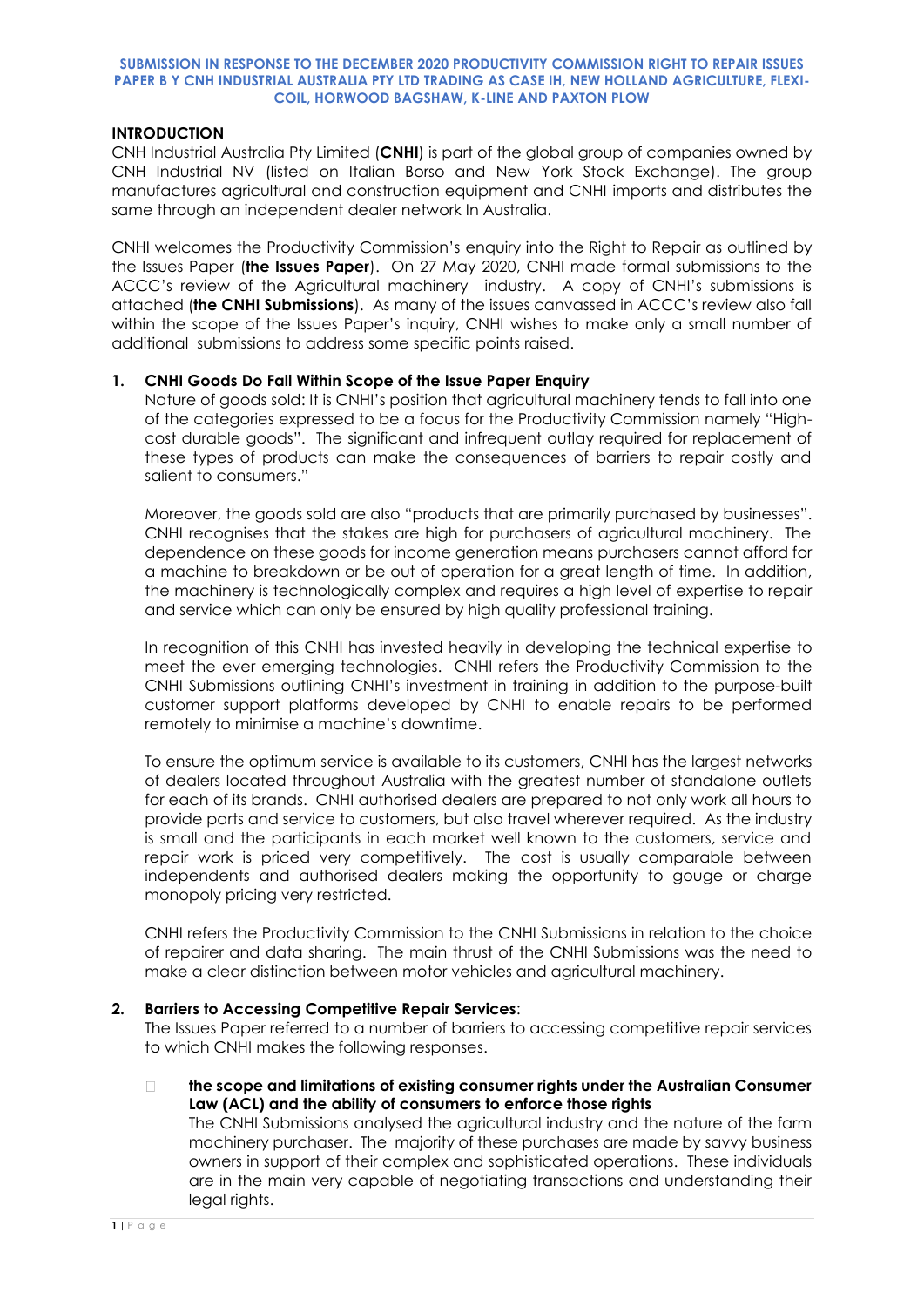#### **conduct by manufacturers and authorised repair networks that inhibits competition**   $\Box$ **from independent repairers**

The CNHI Submissions explain why it is CNHI's preference for all service and repairs to be carried out by authorised dealers. To encourage this, CNHI reserves to itself some rights to its warranty for example the requirement that warranty work for which CNHI pays is carried out by an authorised dealer. The reasons for this are set out clearly in the CNHI Submissions. In summary we think this is the best outcome for the customer.

### **legal and technical measures used by manufacturers to protect their intellectual**   $\Box$ **property from unauthorised use**

The CNHI Submissions set out CNHI's position with respect to intellectual property. The customer retains ownership of the agronomic data collected during the operation of CNHI products. The customer is free to choose how they use their agronomic data and by what means. CNHI has provided for many years a free viewing platform by which a customer can examine their agronomic data. CNHI also offers data manipulation software to modify, create or even export data into other formats commonly used by competitors so the customer is not tied to one brand of product.

CNHI has collaborated on *ISOBUS* technology which gives the customer access to the machine performance data, trouble codes and diagnostic information. The customer also can clear/silence non-critical codes which, if ignored, do not pose a safety hazard or risk harm to the machine, in CNHI's opinion. This means the machine can continue its operations unimpeded by not having to stop in the field or requiring the intervention of a dealer to clear a code. The core driver for CNHI is to keep the customer's operations rolling.

However, there are some functions which the customer cannot access or override. The reason the customer is not given unfettered access to proprietary diagnostic systems and embedded software is to minimise the risk of tampering. Unfortunately, some disreputable players in the market have been known to interfere with the manufacturer's settings of farm machinery for improper purposes. For example, "chipping" involves modifying a piece of equipment to increase engine horsepower which can have implications for the longevity and/or safe operation of the machinery. Tampering can also defeat compliance with emissions standards. It is for this reason that CNHI has struck a balance between the demand for open access to the machine systems and data with the need to ensure the integrity of safety or performance features.

**manufacturers adopting strategies that mean products rapidly become obsolete**   $\Box$ **and require a replacement (which include designing products in a way that prevents repair).** 

CNHI works towards continuously improving its products but does not entertain the above.

# **3. Potential Policy Options that Could Be Considered**

In response to the Productivity Commissions' potential policy options CNHI makes the following responses:

- **the provision of additional information to consumers at the point of sale, such as**   $\Box$ **information relating to consumer rights, product reparability or warranties**  CNHI is very comfortable providing information to customers as to what their rights and options are for repair and service.
- **clarification of what 'reasonable' means in relevant ACL provisions (such as in**   $\Box$ **relation to the availability and time period of repair supplies) for given products** CNHI would welcome such clarification, although it currently provides a warranty based on its experience of in what period it is likely a defect in design or assembly to manifest which is no doubt differs depending on the product.